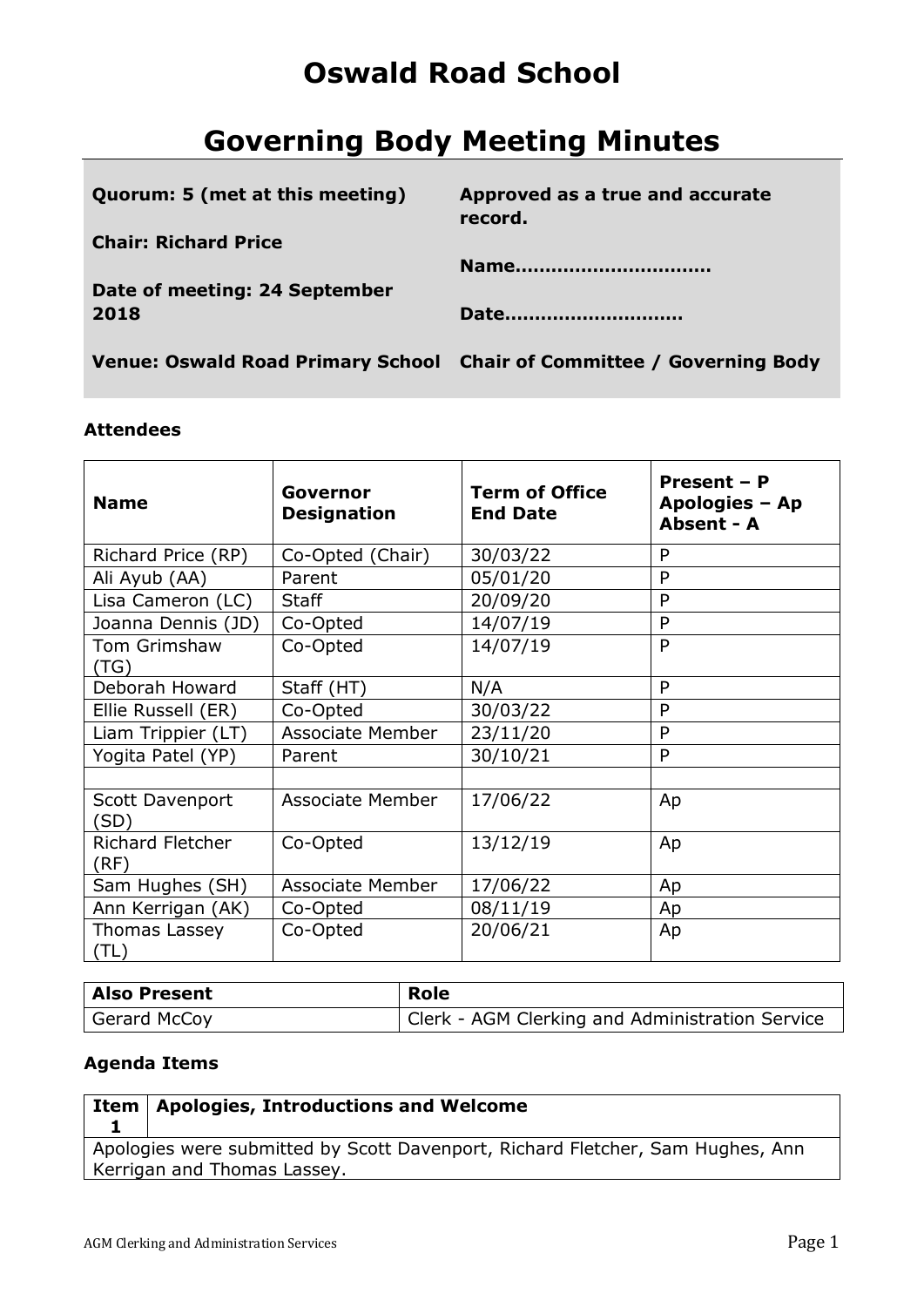It was also noted that Thomas Lassey had resigned – his secondment through work had become permanent and he could no longer commit to his role as a Governor. The issue of resignations and vacancies was discussed and Governors noted there was a vacancy for a Local Authority (LA) appointment and a Co-Opted governor role. Governors noted the outcome from the skills audit (due to be completed this evening) would then be used to determine the skills requirement for any current vacancies.

There were no issues raised and the Governing Body agreed to accept the submitted apologies.

| <b>Resolutions / Agreed Actions</b>  | Owner             | <b>Date</b> |
|--------------------------------------|-------------------|-------------|
| Agreed – accept submitted apologies. | Governing<br>Body |             |

#### **Item Declaration of Pecuniary Interests**

There were no declarations of pecuniary interests in relation to any of the items on the current agenda.

**Resolutions / Agreed Actions CONFIDENTIAL CONFIDENT IDATE** 

**2**

### **Item Election of Chair / Vice Chair 3**

The Clerk confirmed there was no prescribed process in relation to the election of the Chair / Vice Chair. However, the Governing Body had initially completed the elected process through verbal nominations and voting by a 'show-of-hands'. There were no issues raised in relation to the traditional approach taken by the Governing Body and Governors agreed to maintain that election process.

Governors also considered the term of office in relation to the roles of Chair / Vice Chair. It was appreciated that a candidate could be elected for a four-year term of office, but the traditional approach adopted by the Governing Body was a one-year term of office. Governors agreed the term of office for the roles of Chair and Vice Chair would be for one year / academic year.

Election of Chair.

The Clerk invited nominations from Governors – Richard Price was nominated and seconded for the role of Chair; there were no further nominations. The Governors considered the nomination in relation to the skills and experience necessary to carryout the role.

Richard Price was unanimously elected to the role of Chair for a one-year term of office, to be reviewed in September 2019.

Governors discussed the necessity of succession planning – which was a recognised aspect of the governors' action plan. Taking this issue into consideration it was appreciated that the election of the Vice Chair should be completed on the basis that the successful candidate would be a prospective 'Chair' in the near future.

Election of Vice Chair.

The Clerk invited nominations from Governors – Joanna Dennis was nominated and seconded for the role of Vice Chair; there were no further nominations. The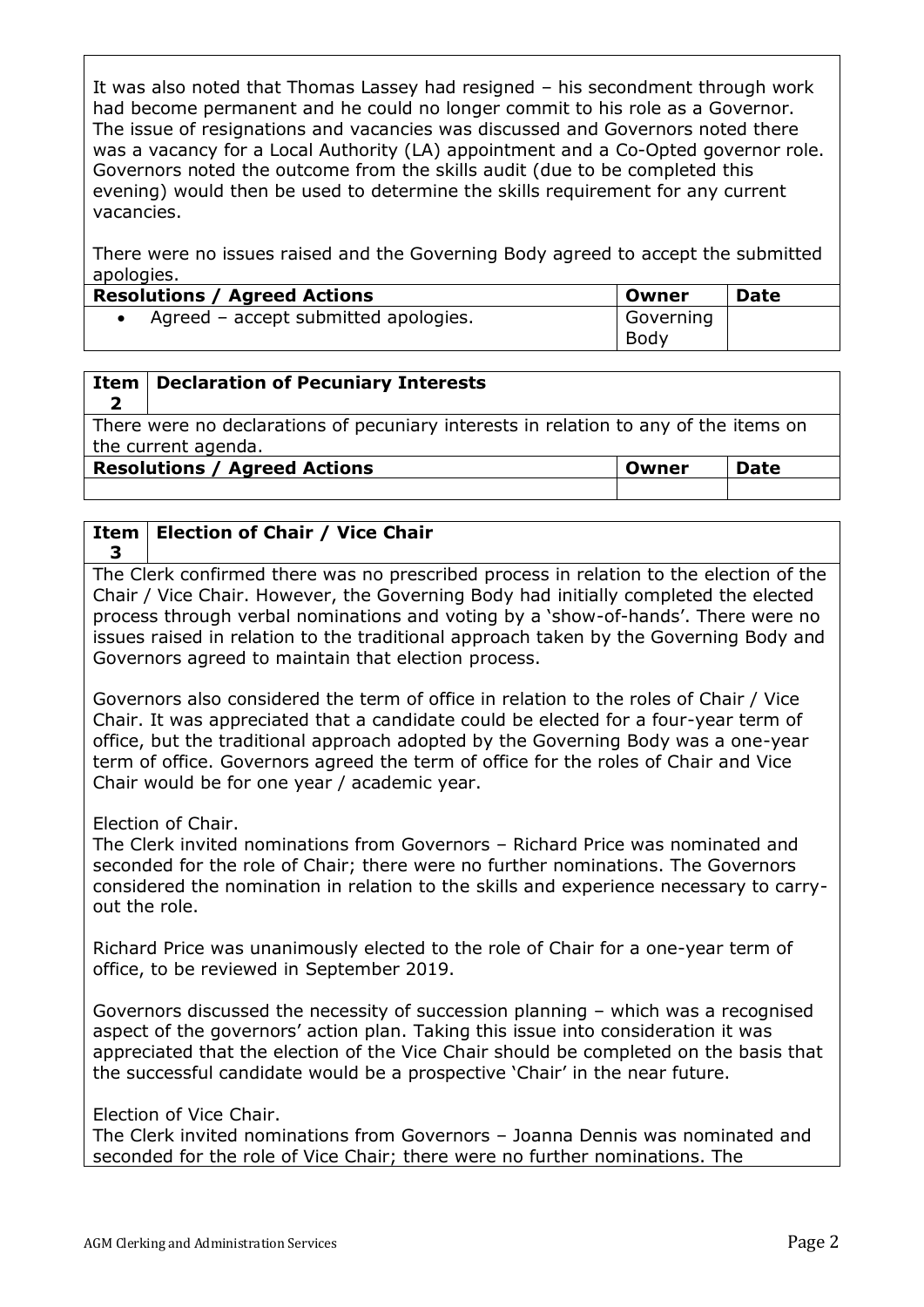Governors considered the nomination in relation to the skills and experiences necessary to carry-out the role.

Joanna Dennis was unanimously elected to the role of Vice Chair for a one-year term of office, to be reviewed in September 2019.

| <b>Resolutions / Agreed Actions</b>                                                       | Owner                    | <b>Date</b> |
|-------------------------------------------------------------------------------------------|--------------------------|-------------|
| Agreed - maintain traditional election process for<br>$\bullet$<br>Chair / Vice Chair.    | Governing<br><b>Body</b> |             |
| Agreed - terms of office for Chair and Vice Chair as<br>$\bullet$<br>one (academic) year. | Governing<br><b>Body</b> |             |
| Agreed – election of Richard Price as Chair for one<br>$\bullet$<br>year.                 | Governing<br><b>Body</b> |             |
| Agreed – election of Joanna Dennis as Vice Chair for<br>$\bullet$<br>one year.            | Governing<br>Body        |             |

| Item<br>-4                                                                                                                                                                               | <b>Appointment of Clerk</b>                                 |                   |             |
|------------------------------------------------------------------------------------------------------------------------------------------------------------------------------------------|-------------------------------------------------------------|-------------------|-------------|
| The Governing Body considered the appointment of a Clerk and it was determined to<br>continue with the current clerking service provided by AGM Clerking and<br>Administration Services. |                                                             |                   |             |
|                                                                                                                                                                                          | <b>Resolutions / Agreed Actions</b>                         | Owner             | <b>Date</b> |
|                                                                                                                                                                                          | Agreed - appointment of AGM Clerking Services.<br>$\bullet$ | Governing<br>Body |             |

### **Item 5 Minutes of the Previous Meeting and Matters Arising (18.06.18).**

The Chair presented the minutes in relation to the previous meeting which had been circulated in advance. In the process of reviewing the document there were no amendments or corrections identified. The minutes were approved as a true record of the meeting and a signed copy of the document was retained on record.

Matters Arising.

**6**

Governors reviewed and considered the actions carried forward from the previous meeting and noted these had been addressed prior to the meeting or represented items for the current agenda.

Q. There was previously a mention of vacancies in some year groups? A. Yes there were nine vacancies in the current Year 6 cohort.

| <b>Resolutions / Agreed Actions</b>                           | Owner | <b>Date</b> |
|---------------------------------------------------------------|-------|-------------|
| • Agreed – minutes of previous meeting $(18.06.18)$ Governing |       |             |
| as true record.                                               | Body  |             |

#### **Item Headteacher's Report**

The Headteacher presented an oral report based on the School Development Plan 2018-2019 and the 2017-2018 Data / Results – both documents had been circulated to Governors prior to the meeting.

In the process of the report the following matters were noted in discussion by Governors.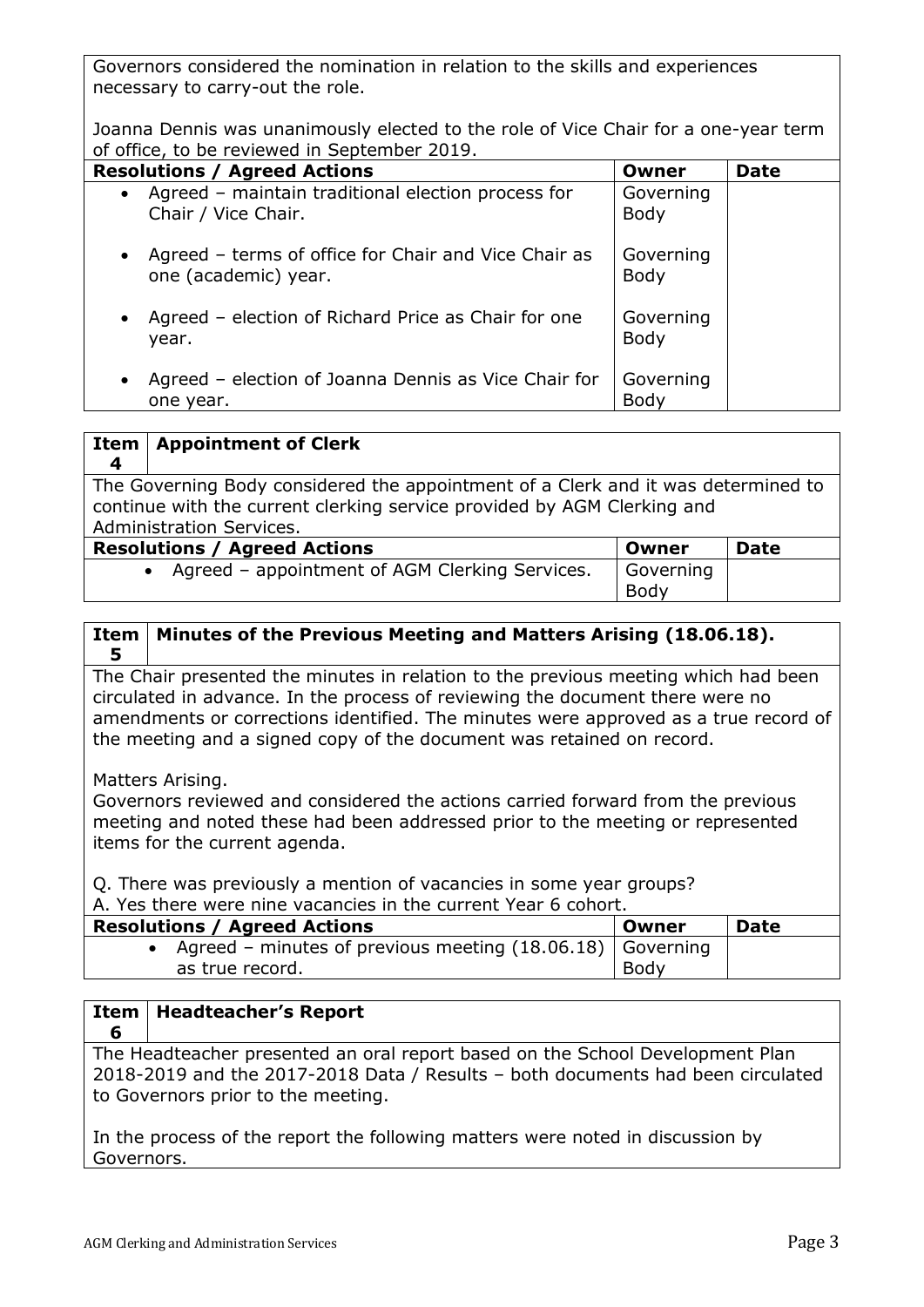Staffing Update.

The Headteacher provided an overview of the changes relating to the current deputy headteacher (DHT) moving to a new role in another school. As a result, the school had invited internal applications for two DHT roles – two candidates were secured.

Q. Was the process supported by Governors?

A. Yes – TG and YP were involved in the recruitment process.

Q. Were there enough candidates to ensure the selection process was effective. A. Yes.

Governors noted the DHT applicants were current Assistant Headteachers (AHT).

Q. How did the school intend to address the AHT vacancies and the 'specialisms' they apply if both candidates are successful?

A. These candidates would transfer any 'specialisms' into their new DHT roles and the school would then review the AHT structure within the concept of the senior leadership team (SLT).

The Headteacher confirmed that the School Business Manager (SBM) will be leaving to take-up a post in another school. The role was due to be advertised today.

In relation to the middle leadership team (MLT), Governors noted that this aspect of the school was a focus of the previous Ofsted inspection and was highlighted in the feedback. However, it was recognised that since the previous Ofsted inspection the MLT had been developed and improved – this aspect of the school was now considered much stronger. The recent recruitment for TLR projects saw 14individuals apply with success– some would progress to the SLT as part of the school's succession planning approach.

Q. How did the school 'grow' the MLT?

A. The school had supported the members of the MLT with a range of professional development strategies – including training / continuous professional development (CPD) and mentoring.

Governors noted the range of TLR allocations across the MLT – it was noted that this represented a strong team of skilled practitioners. It was also recognised that those new to the TLR roles would have an opportunity to develop these roles further.

In addition, the Headteacher confirmed the current AHT with responsibilities for pastoral support and safeguarding was due to commence maternity leave – the school had already prepared for this eventuality and would fill the vacant roles.

Governors recognised the above represented clear evidence of the 'strength in depth' of the school team and the development of teachers across the school. It was appreciated that some of the individuals concerned had started their careers with the school as newly qualified teachers (NQT); the school had grown its own 'talent'. It was also accepted that some of these individuals would now seek to further their careers with other schools – this was seen as further evidence of the school's ability to develop staff.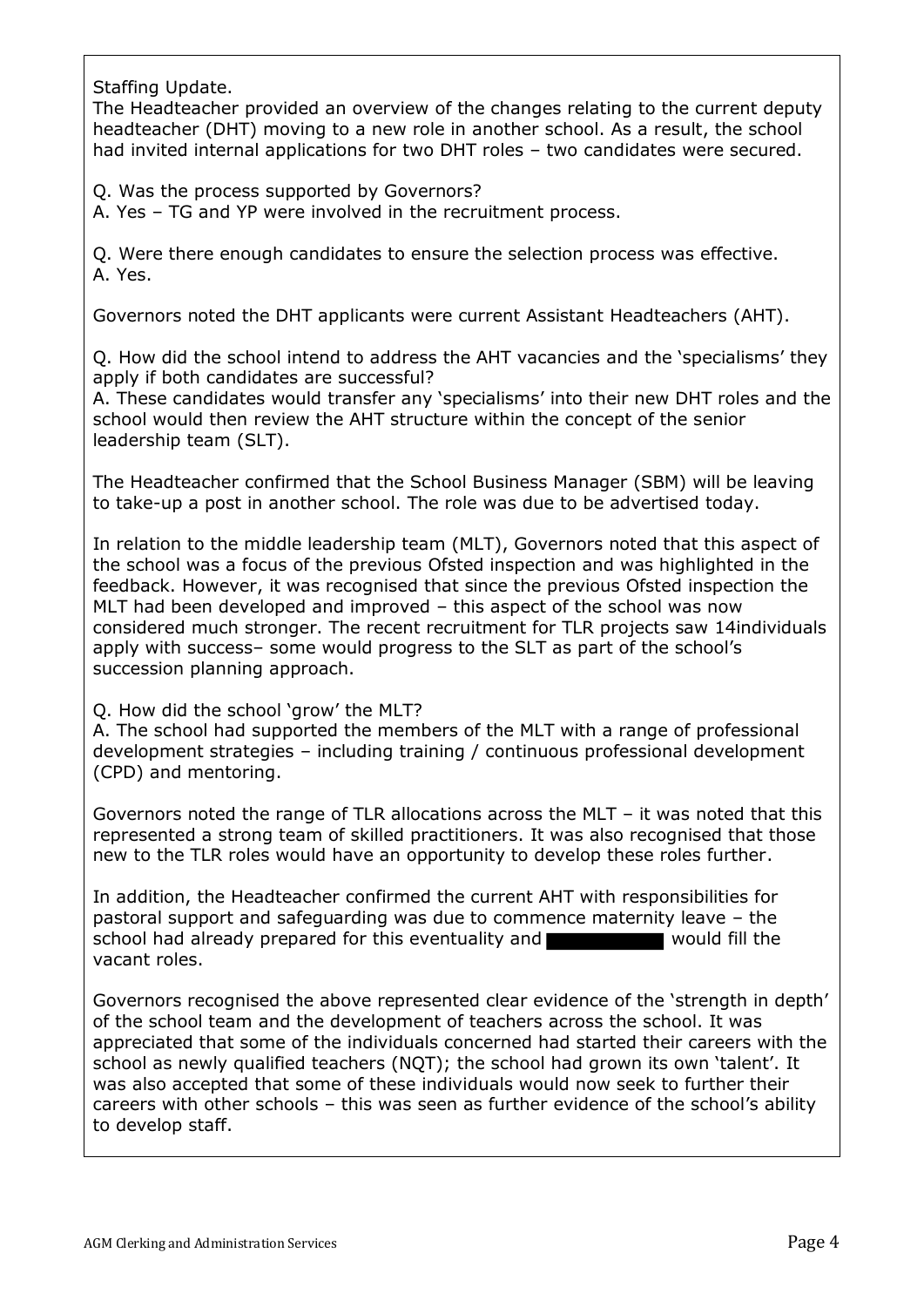Governors commented positively on the improved level of staff morale which had been determined through recent visits to the school. It was accepted that this linked directly to the school's focus on staff well-being.

Q. How did the school determine feedback from the staff – source 'staff voice'? A. The school carried out an annual welfare audit in the form of a questionnaire with the outcomes generated representing the focus of an action plan. The most recent exercise generated nine responses – which was seen as staff having fewer concerns to raise.

The Headteacher advised Governors that the school also provided a half-termly 'union' meeting to allow the union representatives to raise any new / developing concerns. The approach meant issue were addressed sooner and did not escalate.

Governors also considered the impact on the school of pupils / parents new to the school.

Q. Did the transition for new parents go smoothly? A. Yes.

2017-2018 Data.

Governors reviewed the data which had been circulated prior to the meeting – the data report was supported by an additional document outlining the 'value-added' aspect of the progress made by pupils.

Governors noted that the key Stage 1 (KS1) outcomes at the expected standard were:

Reading – 82% Writing – 79% Maths - 84% Combined – 76%

In terms of the average scaled score it was appreciated that:

Reading - 106.6 Writing - N/A Maths - 108.8 Combined - 107.5

In addition, Governors especially reviewed the data relating to disadvantaged pupils, those pupils in the English as an additional language (EAL) cohort and 'any other Pakistani' (AOPK) cohort.

Disadvantaged pupils at expected standard: Reading – 57% Writing - 57% Maths - 71% Combined - 50%

Disadvantaged pupils at greater depth: Reading - 7% Writing - 7% Maths - 0%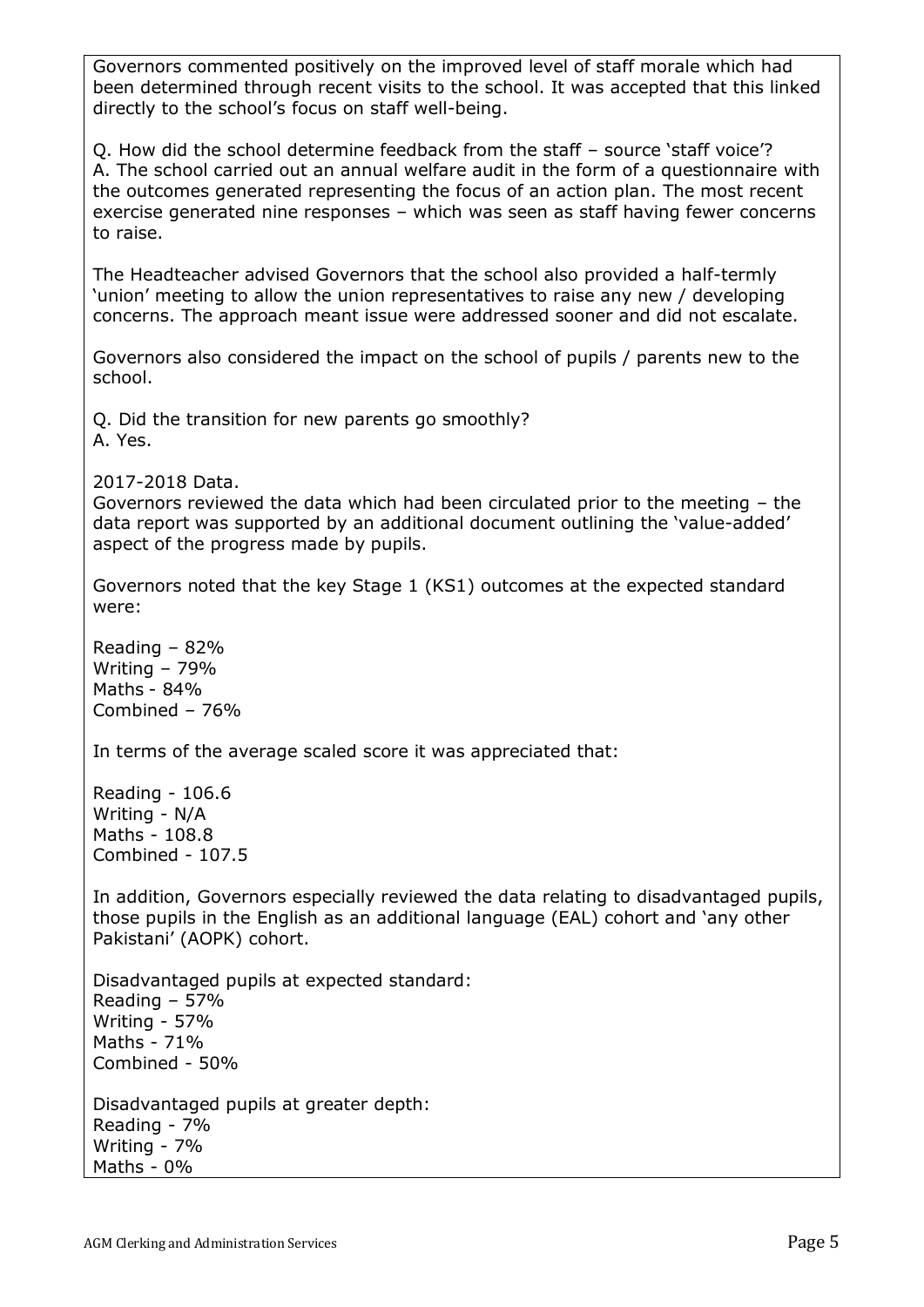Combined - 0% In relation to Key Stage 2 (KS2) data: Expected Standard Reading - 80% Writing - 83% Maths - 83% Combined - 71% Pupils at greater depth Reading - 45% Writing - 19% Maths - 33% Combined - 10% Governors noted the average scaled scores: Reading – 107 Writing - N/A Maths – 106 Combined - 106.8 Governors also referred to the Pupil Premium Strategy Statement – which outlined the outcomes for disadvantaged pupils in relation to the national average for 2017- 2018. It was appreciated the document included an overview of the income associated with Pupil Premium Grant (PPG) funding and the expenditure. The data for those disadvantaged pupils at the expected standard: Reading - 71% Writing - 79% Maths - 83% Combined - 63% The data for those disadvantaged pupils at greater depth: Reading - 33% Writing - 13% Maths - 4% Combined - 0% Governors also noted the progress measures from KS1 to the end of KS2 were: Reading  $+3.18$ Writing +2.43 Maths  $+2.19$ There were no additional points noted in discussion and Governors approved the updated Pupil Premium Statement – it was noted the document would be published on the school website as a statutory requirement. In relation to the School Development Plan (SDP) / School Improvement Plan (SIP) it was recognised that the final elements of the document were to be completed by staff – the deadline was today. It was proposed that the full review by Governors would be completed at the next scheduled meeting.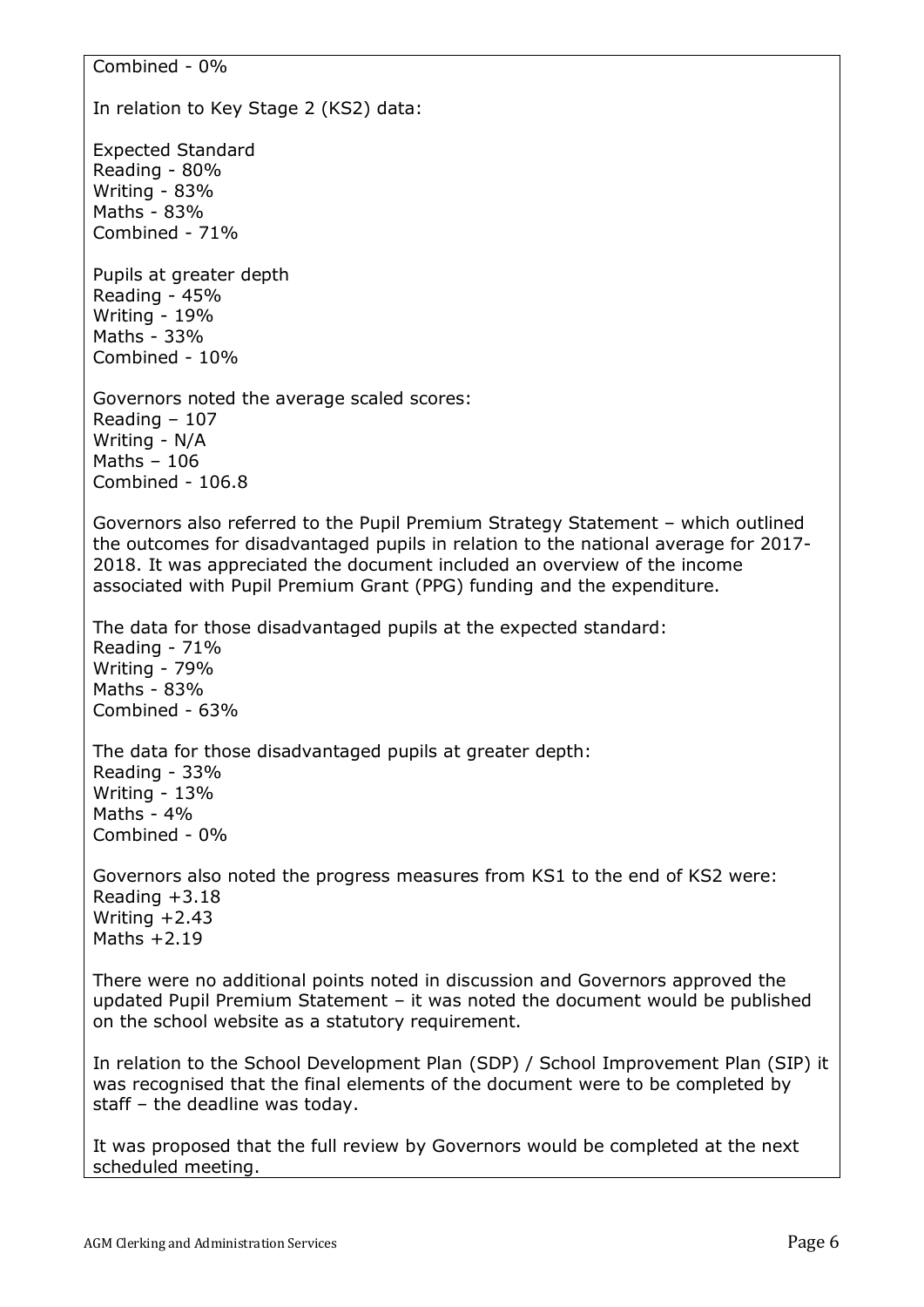There were no additional points raised or noted in discussion and Governors agreed to accept the Headteacher's report / 2017-2018 data outcomes into the record of the meeting.

| <b>Resolutions / Agreed Actions</b>                                                                    | Owner                 | <b>Date</b> |
|--------------------------------------------------------------------------------------------------------|-----------------------|-------------|
| • Approved - Pupil Premium Statement.                                                                  | Governing<br>Body     |             |
| Agreed - defer SDP / SIP to next scheduled<br>$\bullet$<br>meeting.                                    | Governing<br>Body     | 24.11.18    |
| • Action $-$ SDP / SIP to be agenda item next<br>scheduled meeting.                                    | HT / Chair<br>/ Clerk | 24.11.18    |
| Agreed - accept Headteacher's report / 2017-2018<br>$\bullet$<br>data outcomes into record of meeting. | Governing<br>Body     |             |

|  | Item   Behaviour and Safety of Pupils / Safeguarding |  |
|--|------------------------------------------------------|--|
|--|------------------------------------------------------|--|

Keeping Children Safe in Education Guidance (KCSIE).

Governors noted the earlier draft of the statutory guidance KCSIE had been superseded by later versions; the most recent draft of the document had been circulated prior to the meeting.

The Governors present confirmed they had read 'Part 1' of KCSIE and references 'Annex A' as part of their individual review. It was agreed that those Governors not present would need to confirm their reading of Part 1 at the next scheduled meeting.

Q. Did the school have two parental / carer points of contact for each child? A. Yes.

Q. Had the school completed the Section 1-8 checks?

A. Yes.

**7**

There were no additional points raised or noted in discussion and Governors agreed to accept the revised / updated KCSIE statutory guidance into the record of the meeting.

| <b>Resolutions / Agreed Actions</b>                                                                        | Owner                | <b>Date</b> |
|------------------------------------------------------------------------------------------------------------|----------------------|-------------|
| Agreed - Part 1 of KCSIE and Annex A read off-<br>$\bullet$<br>meeting.                                    | Governors<br>Present |             |
| • Action – Governors not present to confirm they have<br>read Part 1 of KCSIE and Annex A at next meeting. | Absent<br>Governors  |             |
| Agreed - accept KCSIE revised / updated statutory<br>$\bullet$<br>quidance into record of meeting.         | Governing<br>Body    |             |

### **Item 8 Policies and Documents for Review and Approval / Ratification**

The Headteacher presented a series of policies and documents that had been circulated prior to the meeting; these documents were considered by Governors for approval. In addition, Governors considered a series of documents and policies associated with the school's compliance with the General Data Protection Regulations (GDPR).

GDPR Policies / Documents.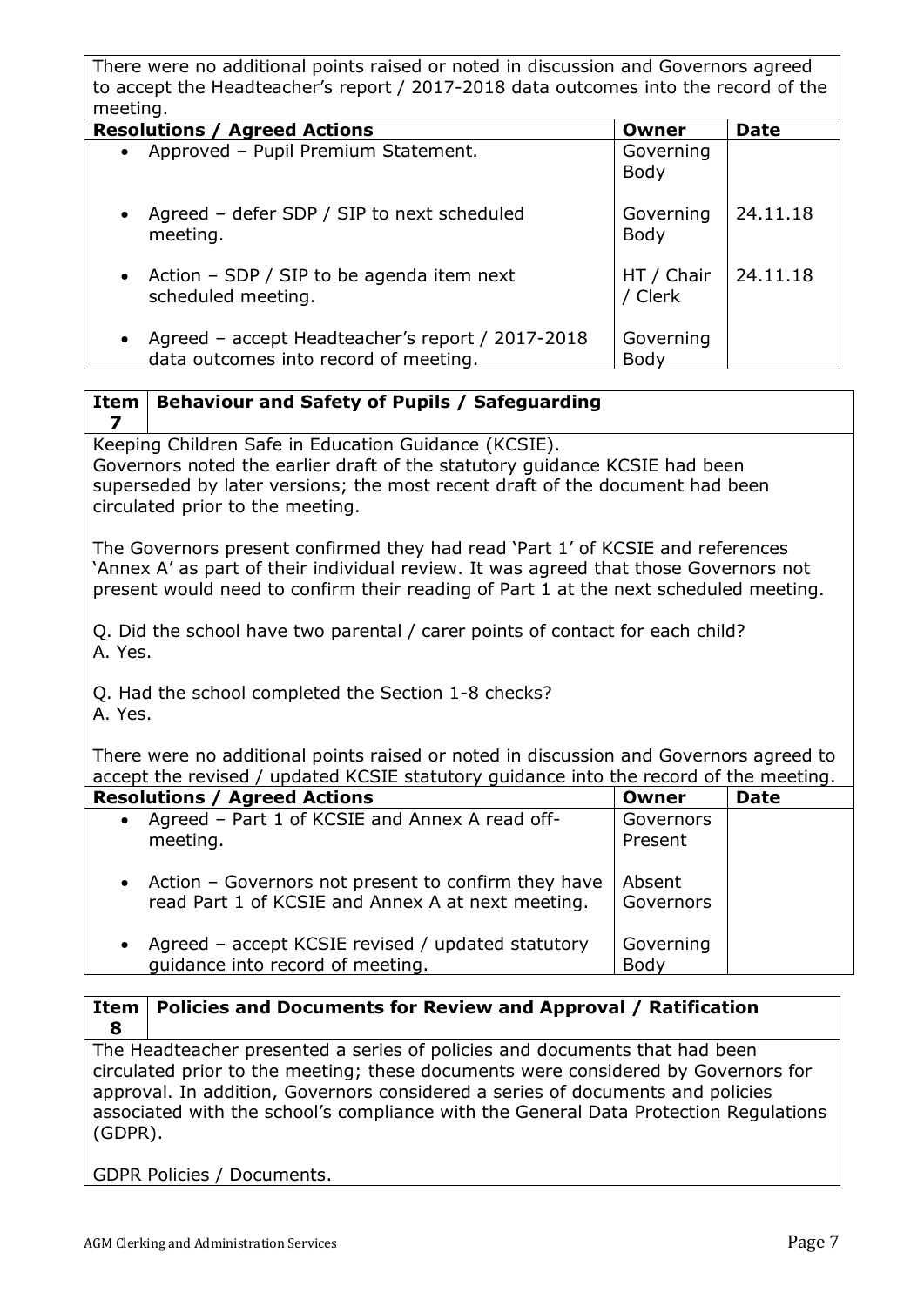Governors noted the majority of the documents had been reviewed by a working party during the summer break – there were no issues raised in relation to these documents and they were ratified.

Governors noted there were additional documents which had not been reviewed by the working party – these documents were reviewed and were approved in principle. It was appreciated the documents and policies represented 'models' which had been tailored to meet the specific needs of the school while ensuring ongoing compliance with the GDPR legislation.

## Safeguarding Policy.

Governors reviewed and considered the revised Safeguarding Policy which had taken into account the recent changes to the KCSIE statutory guidance. There were no issues raised and the Safeguarding Policy was approved.

## SEND Model Review.

Governors noted the above briefing document relating to the standard of SEND practices. It was appreciated that the document supported the agreed processes and procedures and represented the high standards of provision across the school.

There were no issues raised in relation to the SEND model review briefing and it was agreed to accept the document into the record of the meeting. Governors noted the exceptional level the SENCo worked at and thanked her for this.

Attendance Management Policy.

Governors reviewed and considered the Attendance Management Policy – it was appreciated the document was a model provided through the HR contract with One Education which had been tailored to meet the specific needs of the school.

There were no issues raised and Governors approved the Attendance Management Policy.

Disciplinary and Dismissal Policy.

Governors reviewed and considered the Disciplinary and Dismissal Policy – it was appreciated the document was a model provided through the HR contract with One Education which had been tailored to meet the specific needs of the school.

There were no issues raised and Governors approved the Disciplinary and Dismissal Policy.

Dress Code Policy.

Governors reviewed and considered the proposed Dress Code Policy – there were no issues raised or noted in the process and the document was approved.

Health and Safety (H&S) Policy.

Governors reviewed and considered the proposed H&S Policy – there were no issues raised or noted in the process and the document was approved.

Resolution of Concerns and Complaints Policy.

Governors reviewed and considered the proposed Resolution of Concerns and Complaints Policy – there were no issues raised or noted in the process and the document was approved.

Safer Recruitment Policy.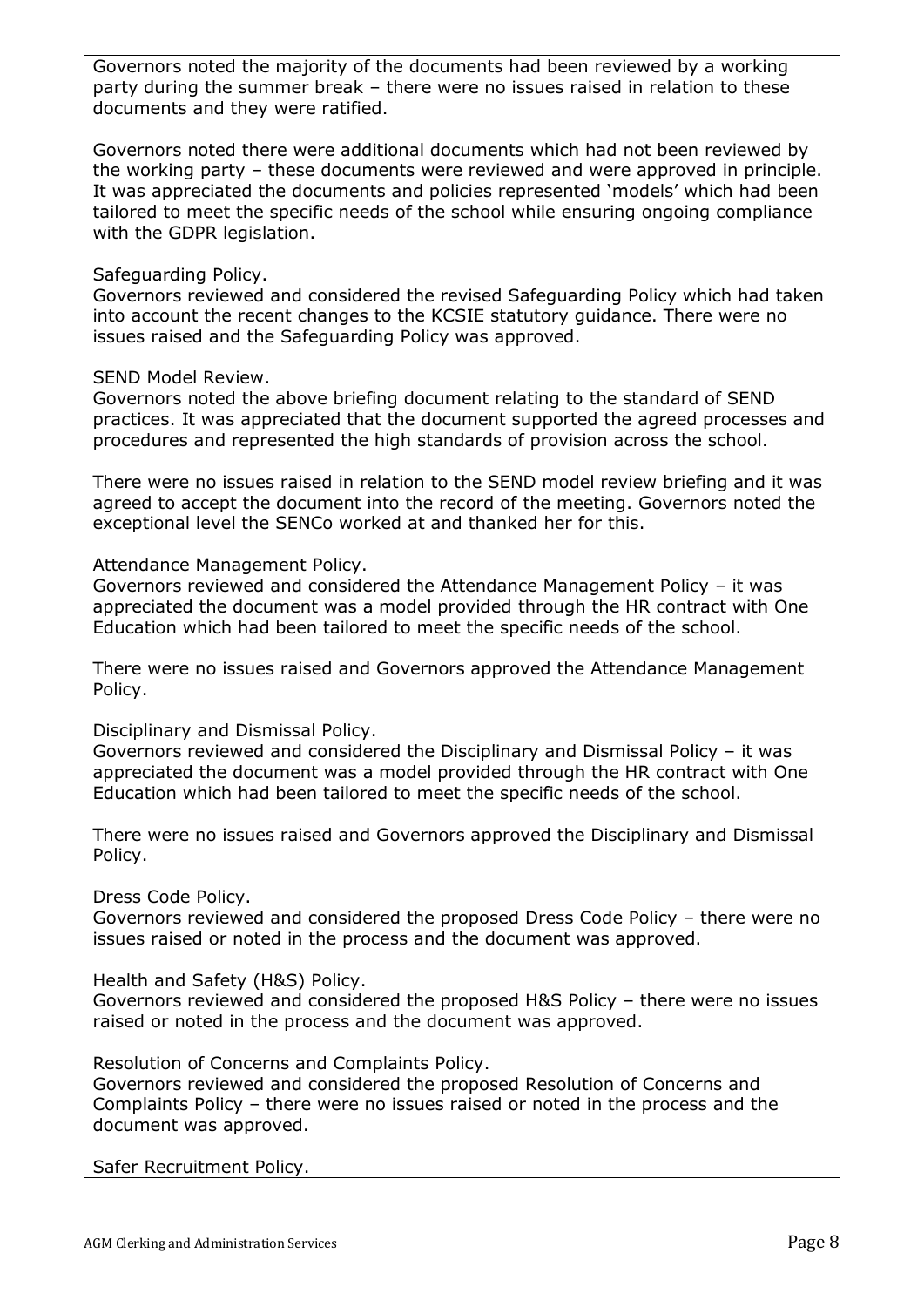Governors reviewed and considered the proposed Safer Recruitment Policy. In the process of the review Governors noted that as a matter of best practice more members of the Governing Body should complete the required safer recruitment training. It was recognised the issue would be addressed by the link Governor for training.

There were no issues raised or noted in the process and the document was approved.

| <b>Resolutions / Agreed Actions</b>                                     | Owner                    | <b>Date</b> |
|-------------------------------------------------------------------------|--------------------------|-------------|
| Ratified - and / or approved in principle GDPR<br>policies / documents. | Governing<br><b>Body</b> |             |
| Approved - Safeguarding Policy.                                         | Governing<br><b>Body</b> |             |
| Agreed - accept SEND model review document into<br>record of meeting.   | Governing<br><b>Body</b> |             |
| Approved - Attendance Management Policy.                                | Governing<br><b>Body</b> |             |
| Approved - Disciplinary and Dismissal Policy.                           | Governing<br><b>Body</b> |             |
| Approved - Dress Code Policy.                                           | Governing<br><b>Body</b> |             |
| Approved - H&S Policy.                                                  | Governing<br>Body        |             |
| Approved - Resolution of Concerns and Complaints<br>Policy.             | Governing<br><b>Body</b> |             |
| Approved - Safer Recruitment Policy.                                    | Governing<br><b>Body</b> |             |
| Action - schedule additional safer recruitment<br>training.             | Link<br>Governor         |             |

#### **Item 9 Finance Documents for Review / Approval**

The Headteacher presented a series of finance-based policies and documents that had been circulated prior to the meeting; these documents were considered by Governors for approval.

Operational and Financial Procedures Manual.

Governors reviewed and considered the proposed Operational and Financial Procedures Manual – there were no issues raised or noted in the process and the document was approved.

Statement of Internal Control.

Governors reviewed and considered the proposed Statement of Internal Control – there were no issues raised or noted in the process and the document was approved.

Scheme of Financial Delegation.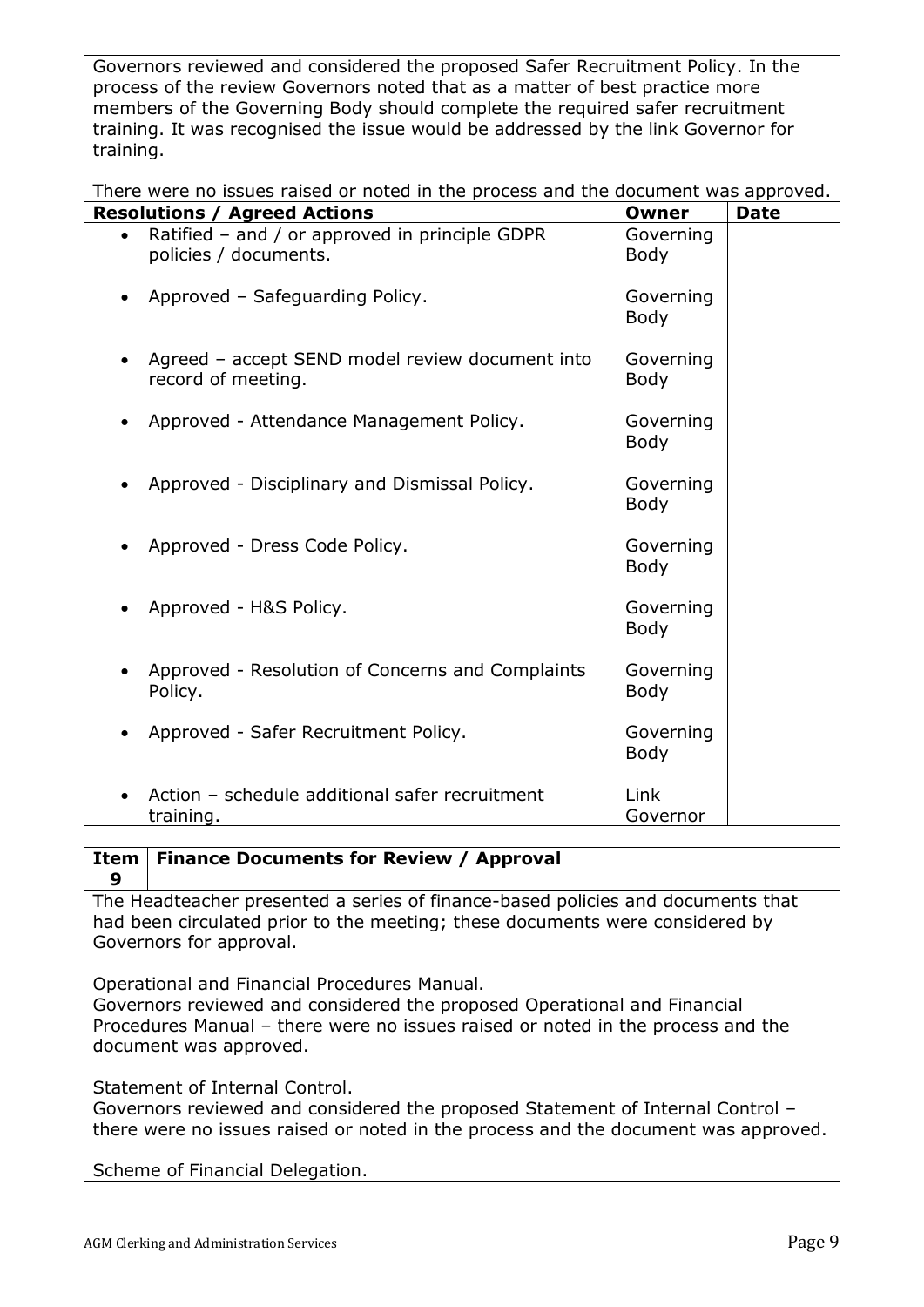Governors reviewed and considered the proposed Scheme of Financial Delegation – there were no issues raised or noted in the process and the document was approved.

SFVS Skills Audit.

Governors noted the document was required as part of the SFVS self-assessment document which was completed by the school each financial year.

It was agreed that the completion of the document was deferred to members of the Resources Committee.

| <b>Resolutions / Agreed Actions</b>                                     | Owner                    | <b>Date</b> |
|-------------------------------------------------------------------------|--------------------------|-------------|
| Approved - Operational and Financial Procedures<br>$\bullet$<br>Manual. | Governing<br><b>Body</b> |             |
| Approved - Statement of Internal Control.<br>$\bullet$                  | Governing<br>Body        |             |
| Approved - Scheme of Financial Delegation.<br>$\bullet$                 | Governing<br><b>Body</b> |             |
| Deferred - completion of SFVS skills audit.<br>$\bullet$                | Resources<br>Committee   |             |

| <b>Governing Body Housekeeping</b><br>Item<br>10                                                                                                                                                                                    |
|-------------------------------------------------------------------------------------------------------------------------------------------------------------------------------------------------------------------------------------|
| Terms of Reference (TOR) - Governing Body.<br>Governors reviewed and noted the proposed TOR for the Governing Body. There<br>were no issues raised and the document was approved.                                                   |
| TOR - Committees.<br>Governors reviewed and noted the proposed TOR for various committees and there<br>were no issues raised - the TOR for each committee were approved.                                                            |
| Committee Membership / Link Governor Roles.<br>Governors reviewed and considered the membership for each committee, taking into<br>consideration the relevant skills / abilities of different Governors.                            |
| Resources Committee.<br>Chair: Ali Ayub.<br>Members: Lisa Cameron; Sam Hughes; Deborah Howard; Richard Fletcher; Ann<br>Kerrigan; Richard Price.                                                                                    |
| Pay Committee.<br>Chair: Richard Price.<br>Members: Ali Ayub; Tom Grimshaw; Ann Kerrigan.                                                                                                                                           |
| Teaching and Learning Committee.<br>Chair: Liam Trippier.<br>Members: Scott Davenport; Joanna Dennis; Tom Grimshaw; Deborah<br>Howard; Yogita Patel; Ellie Russell.                                                                 |
| Headteacher's Performance Management Review Panel (HTPMRP).<br>Richard Price (Chair), Tom Grimshaw and Ellie Russell: supported by an external<br>advisor - currently Deborah Hunton unavailable will be replaced by Liam Trippier. |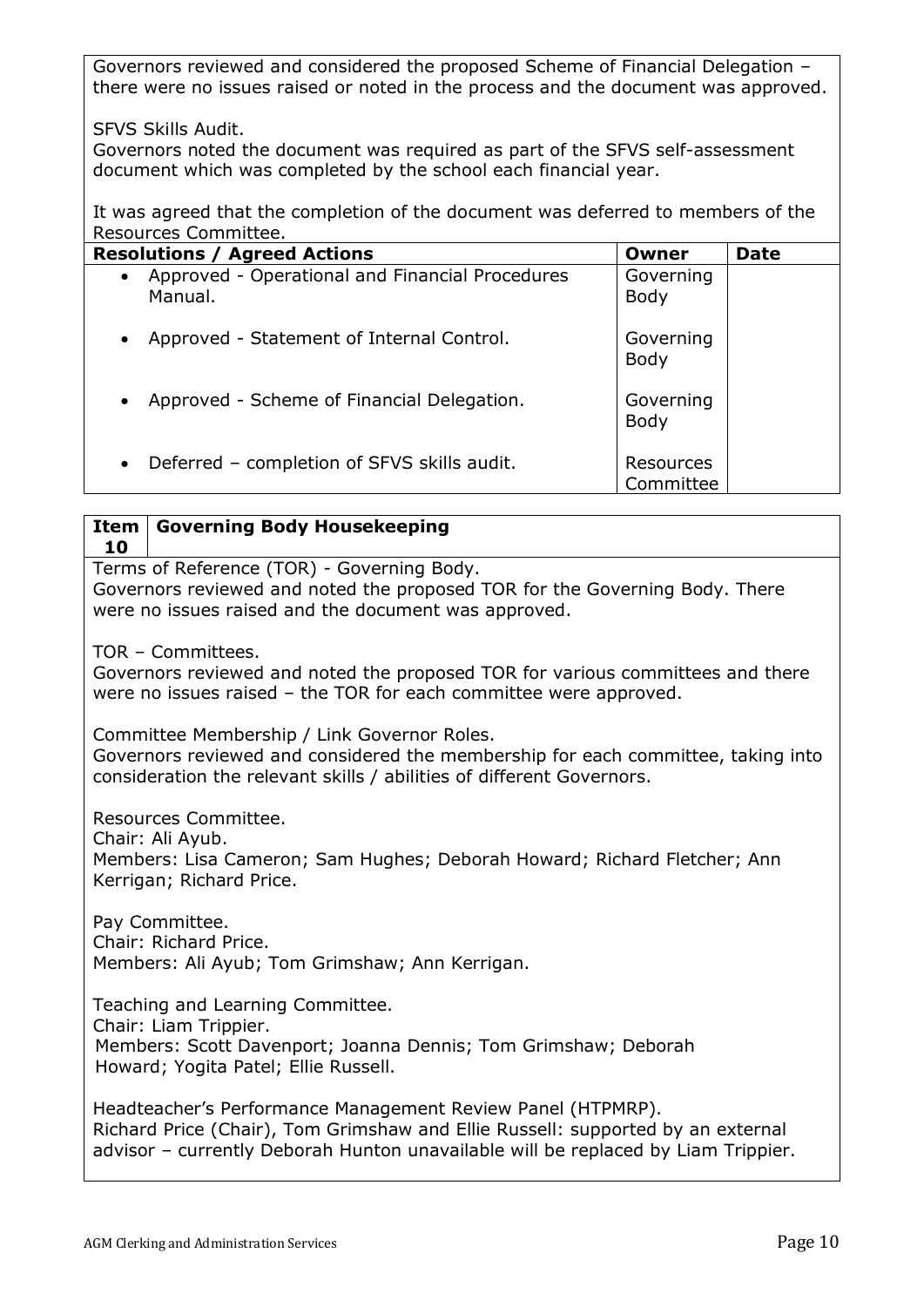Ad Hoc Committees.

It was noted the membership of ad hoc committees, such as exclusions, would be based on the availability and eligibility of Governors. The chair for such committees would be elected by the committee members.

Governors agreed the above committees and the membership of each committee.

Governors reviewed and considered the link roles, taking into consideration the relevant skills / abilities of different Governors.

Link Governor Roles. Achieving Success – Tom Grimshaw and Liam Trippier.

Fit for Learning – Ali Ayub. Rights Respecting – Ellie Russell and Yogita Patel.

Stay Safe (including safeguarding and looked after children) – Joanna Dennis. Parental Links – Richard Price.

Governor Training – Ellie Russell.

Data Protection / GDPR – Joanna Dennis.

Governors agreed the above linked roles.

Code of Conduct.

Governors reviewed and noted the proposed code of conduct document; it was appreciated the document was based on the model provided by the National Governors' Association (NGA). There were no issues raised and the document was approved by the Governing Body.

2018-2019 Meeting Schedule.

Governors reviewed and noted the proposed 2018-2019 meeting schedule. There were no points raised in discussion and the document was approved.

Declaration of Pecuniary Interests. Governors noted and completed the declaration of pecuniary interest forms.

Confirmation of Eligibility.

Governors noted and completed the confirmation of eligibility document.

Governor Skills Audit.

Governors reviewed and noted the NGA governor skills audit document; it was agreed all Governors would complete the document and return it to the Clerk. It was also noted the Clerk would collate the information for presentation at the next scheduled Governing Body meeting.

Governor Training – updates.

Governors noted the safeguarding training provided through the contract with One Education – this was completed prior to the current meeting. In addition, the next training session would be provided by Liam Trippier prior to the next scheduled meeting – 26 November 2018. The next training would focus on supporting Governors' understanding of the school data / outcomes for pupils.

There were no additional points noted in discussion and Governors agreed to accept the training updates into the record of the meeting.

| <b>Resolutions / Agreed Actions</b> | Owner     | <b>Date</b> |
|-------------------------------------|-----------|-------------|
| • Approved – Governing Body TOR.    | Governing |             |
|                                     | Body      |             |